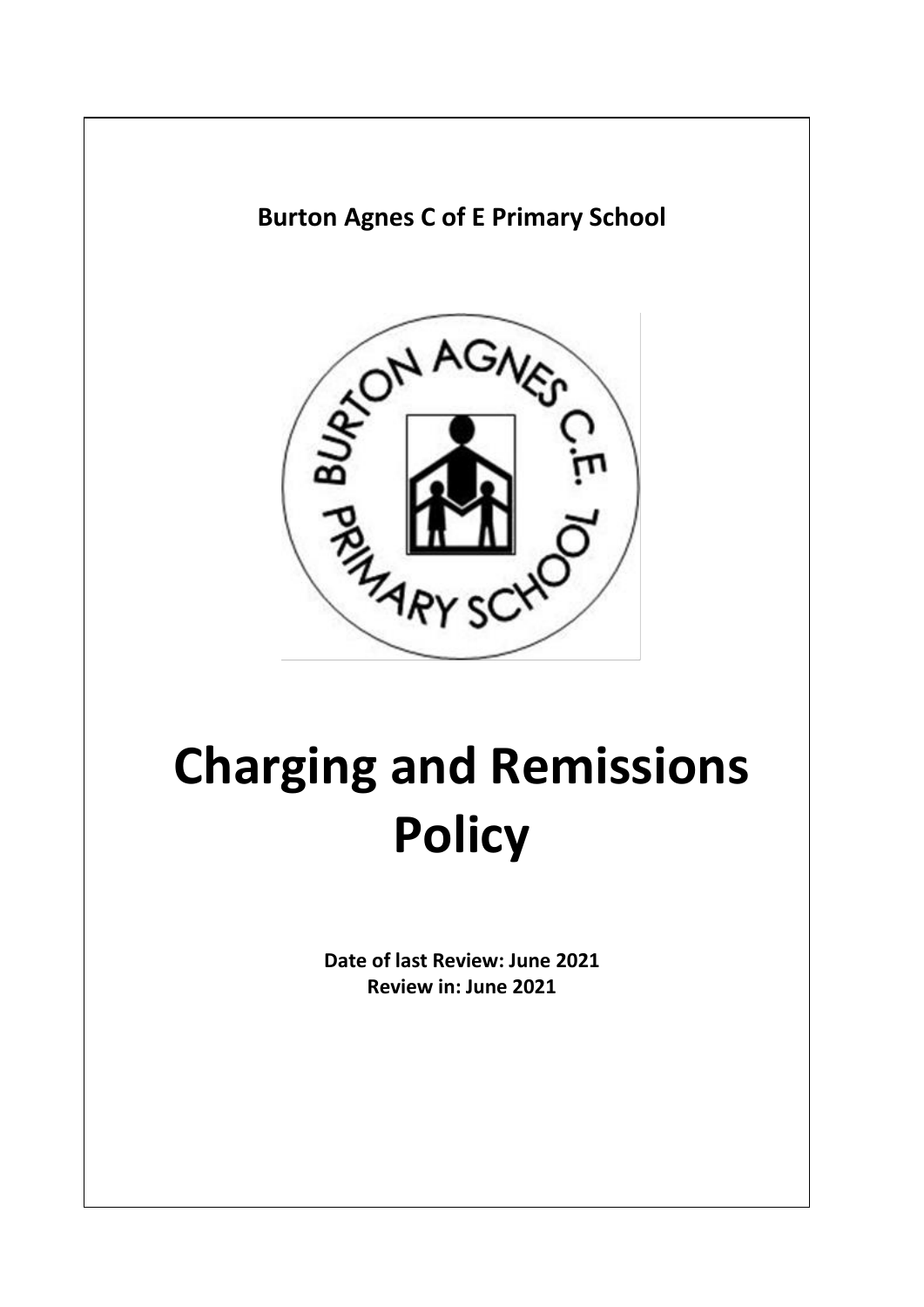Charging and Remissions Policy Introduction Sections 449-462 of the Education Act 1996 sets out the law on charging for school activities in schools maintained by local authorities in England. This policy outlines Burton Agnes CE Primary School's response to the latest guidance from the DFE and will be reviewed regularly.

All education during school hours is free. We do not charge for any activity undertaken as part of the National Curriculum with the exception of individual or group music tuition. Our charging and remissions policy closely follows the latest DFE guidance available at the time of writing.

## **Voluntary contributions.**

When organising school trips or visits which enrich the curriculum and educational experience of the children, the school may invite parents to contribute to the cost of the trip. All contributions are voluntary. If we do not receive sufficient voluntary contributions, we may cancel a trip (If a trip/activity cannot be funded without voluntary contributions, the governing body or head teacher will make this clear at the outset). If a trip goes ahead, it may include children whose parents have not paid any contribution. We do not treat these children differently from any others. If a parent wishes their child to take part in a school trip or event, but is unwilling or unable to make a voluntary contribution, we do allow the child to participate fully in the trip or activity. Sometimes the school pays additional costs in order to support the visit. Parents have a right to know how each trip is funded, for example by contributions, PTFA support or school funds. The school provides this information on request.

## **Residential visits**

If the school organises a residential visit in school time or mainly school time, which is to provide education directly related to the National Curriculum, we do not make any charge for the education or travel expenses. However, parents may be asked for a voluntary contribution towards elements of the trip and we do make a charge to cover the costs of board and lodging, except where pupils are entitled to statutory remission. When a school informs parents about a forthcoming visit, they should make it clear that parents who can prove they are in receipt of the following benefits will be exempt from paying the cost of board and lodging: and the family's income (as assessed by Her Majesty's Revenue and Customs) does not exceed £16,190 (Financial Year 2013/14); October 2008; Families in receipt of Free School Meals will receive an agreed subsidy.

#### **Music tuition**

All children study music as part of the normal school curriculum. We do not charge for this. Charges will be made for vocal or instrumental tuition provided either individually, or to groups of any size, provided that the tuition is provided at the request of the pupil's parent. Charges may not exceed the cost of the provision, including the cost of the staff who provide the tuition. At Burton Agnes CE Primary School, there may also be private arrangements made between externally based music teachers and parents.

#### **Swimming**

The school organises swimming lessons for all children in KS2. These take place in school time and are part of the National Curriculum. We make no charge for this activity. We inform parents when these lessons are to take place, and we ask parents for their written permission for their child to take part in swimming lessons.